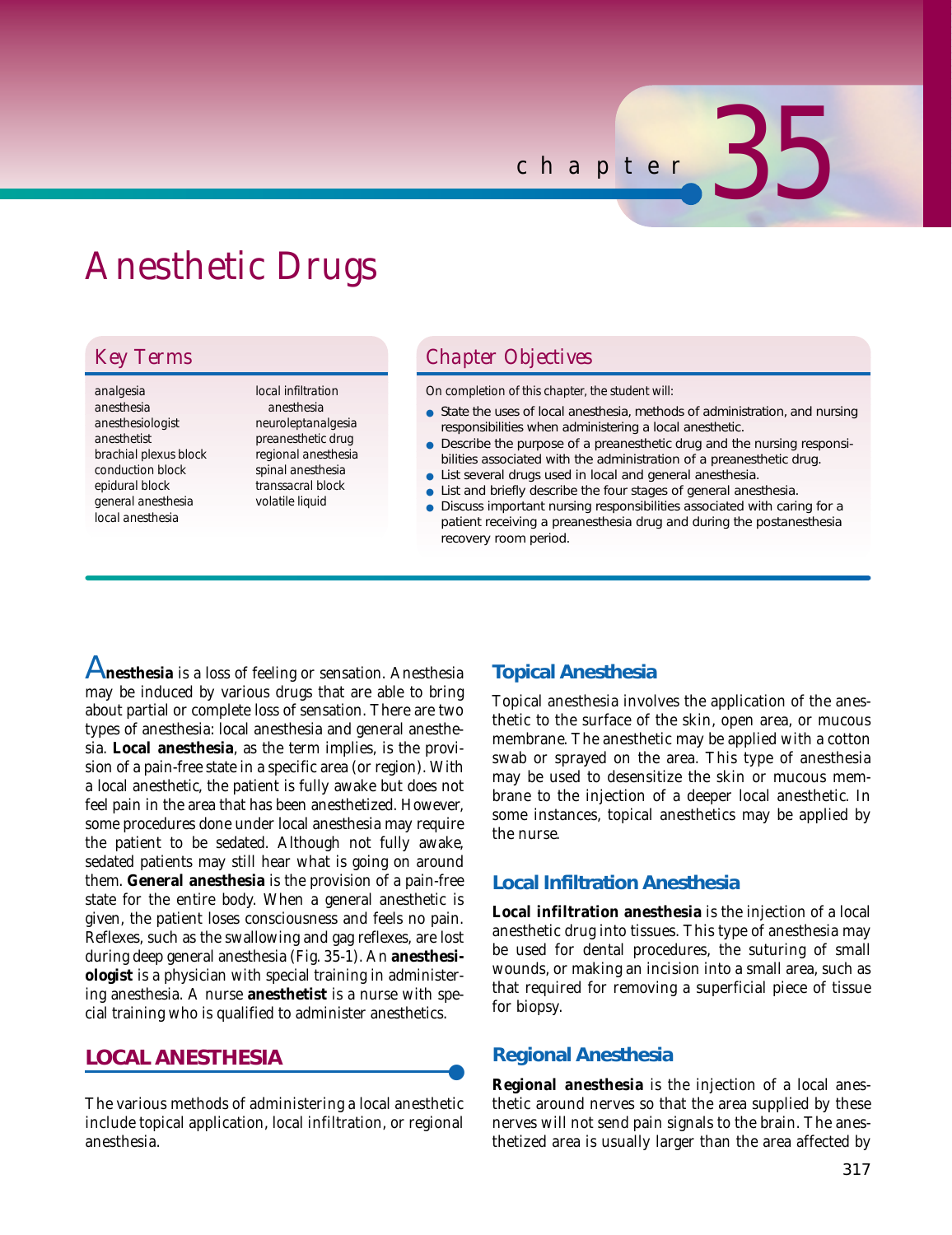

**FIGURE 35-1.** Sites and mechanisms of action of drugs used for anesthesia.

local infiltration anesthesia. Spinal anesthesia and conduction blocks are two types of regional anesthesia.

#### *Spinal Anesthesia*

Spinal anesthesia is a type of regional anesthesia that involves the injection of a local anesthetic drug into the subarachnoid space of the spinal cord, usually at the level of the second lumbar vertebra. There is a loss of feeling (anesthesia) and movement in the lower extremities, lower abdomen, and perineum.

#### *Conduction Blocks*

A **conduction block** is a type of regional anesthesia produced by injection of a local anesthetic drug into or near a nerve trunk. Examples of a conduction block include an **epidural block** (injection of a local anesthetic into the space surrounding the dura of the spinal cord); a **transsacral** (caudal) **block** (injection of a local anesthetic into the epidural space at the level of the sacrococcygeal notch); and **brachial plexus block** (injection of a local anesthetic into the brachial plexus). Epidural, especially, and transsacral blocks are often used in obstetrics. A brachial plexus block may be used for surgery of the arm or hand.

#### **Preparing the Patient for Local Anesthesia**

Depending on the procedure performed, preparing the patient for local anesthesia may or may not be similar to preparing the patient for general anesthesia. For example, administering a local anesthetic for dental surgery or for suturing a small wound may require that the nurse explain to the patient how the anesthetic will be administered, take a patient's allergy history, and when applicable, prepare the area to be anesthetized, which may involve cleaning the area with an antiseptic or shaving the area. Other local anesthetic procedures may require the patient to be in a fasting state because a sedative may also be administered. The nurse may administer an intravenous sedative such as the antianxiety drug diazepam (Valium) (see Chap. 30) during some local anesthetic procedures, such as cataract surgery or surgery performed under spinal anesthesia.

#### **Administering Local Anesthesia**

The physician or dentist administers a local injectable anesthetic. Table 35-1 lists the more commonly used local anesthetics.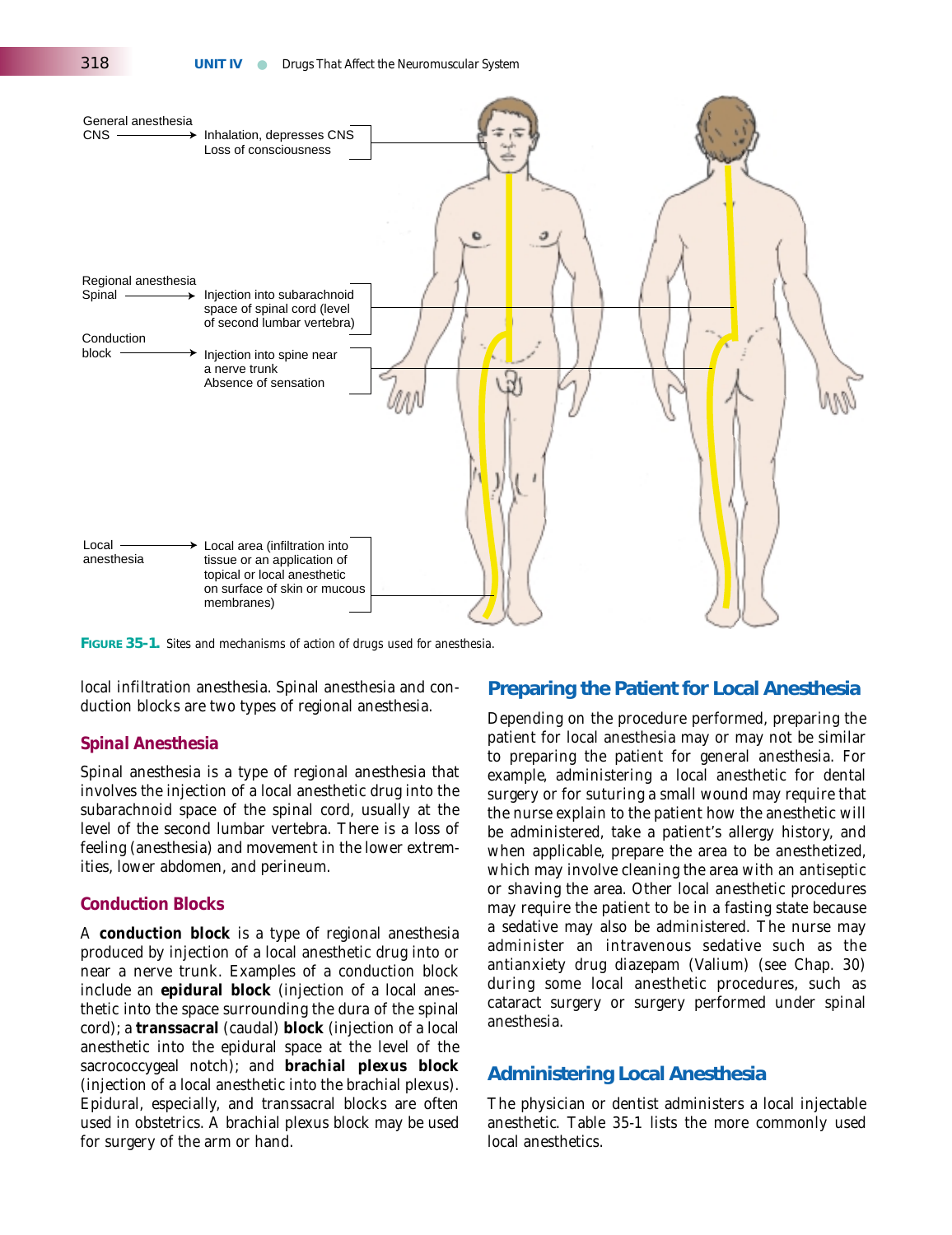## **GENERIC NAME TRADE NAME\* TABLE 35-1 EXAMPLES OF LOCAL ANESTHETICS**

| articaine HCI            | Septocaine                    |
|--------------------------|-------------------------------|
| bupivacaine HCI          | Marcaine HCI, generic         |
| chloroprocaine HCI       | Nesacaine, Nescaine-MPF       |
| lidocaine HCI            | Dilocaine, Xylocaine, generic |
| mepivacaine HCI          | Carbocaine, Isocaine HCI      |
| prilocaine HCI           | <b>Citanest HCI</b>           |
| procaine HCl, injectable | Novocain, generic             |
| ropivacaine              | Naropin                       |
| tetracaine HCI           | <b>Pontocaine HCI</b>         |
|                          |                               |

\*The term *generic* indicates the drug is available in generic form.

#### **Nursing Responsibilities When Caring for a Patient Receiving Local Anesthesia**

When applicable, the nurse may be responsible for applying a dressing to the area. Depending on the reason for using local anesthesia, the nurse also may be responsible for observing the area for bleeding, oozing, or other problems after the administration of the anesthetic.

#### **PREANESTHETIC DRUGS**

A **preanesthetic drug** is one given before the administration of anesthesia. The nurse usually gives a preanesthetic drug before the administration of general anesthesia but on occasion may give it before injection of the local anesthetic to sedate the patient. The preanesthetic may consist of one drug or a combination of drugs.

#### **Purpose of Preanesthetic Drugs**

The general purpose of the preanesthetic drug is to prepare the patient for anesthesia. The more specific purposes of these drugs include the following:

- Narcotic or antianxiety drug—to decrease anxiety and apprehension immediately before surgery. The patient who is calm and relaxed can be anesthetized more quickly, usually requires a smaller dose of an induction drug, may require less anesthesia during surgery, and may have a smoother anesthesia recovery period (awakening from anesthesia).
- Cholinergic blocking drug—to decrease secretions of the upper respiratory tract. Some anesthetic gases and volatile liquids are irritating to the lining of the respiratory tract and thereby increase mucous secretions. The cough and swallowing reflexes are lost during general anesthesia, and excessive secretions can pool in the lungs, resulting in pneumonia or atelectasis during the postoperative period. The

administration of a cholinergic blocking drug, such as glycopyrrolate (Robinul) dries up secretions of the upper respiratory tract and lessens the possibility of excessive mucous production.

• Antiemetic—to lessen the incidence of nausea and vomiting during the immediate postoperative recovery period.

#### **<del></del> <del></del>***<b> Gerontologic Alert*

*Preanesthetic drugs may be omitted in those 60 years or older because many of the medical disorders for which these drugs are contraindicated are seen in older individuals. For example, atropine and glycopyrrolate, drugs that can be used to decrease secretions of the upper respiratory tract, are contraindicated in certain medical disorders, such as prostatic hypertrophy, glaucoma, and myocardial ischemia. Other preanesthetic drugs that depress the central nervous system (CNS), such as narcotics, barbiturates, and antianxiety drugs with or without antiemetic properties, may be contraindicated in the older individual.*

#### **Selection of Preanesthetic Drugs**

The preanesthetic drug is usually selected by the anesthesiologist and may consist of one or more drugs (Table 35-2). A narcotic (see Chap. 19), antianxiety drug (see Chap. 30), or barbiturate (see Chap. 26) may be given to

| <b>TABLE 35-2</b>                                   | <b>EXAMPLES OF PREANESTHETIC</b><br><b>DRUGS</b> |  |
|-----------------------------------------------------|--------------------------------------------------|--|
| <b>GENERIC NAME</b>                                 | <b>TRADE NAME*</b>                               |  |
| <b>Narcotics</b>                                    |                                                  |  |
| droperidol                                          | Inapsine                                         |  |
| fentanyl                                            | Sublimaze, generic                               |  |
| meperidine hydrochloride                            | Demerol, generic                                 |  |
| morphine sulfate                                    | Duramorph, generic                               |  |
| <b>Barbiturates</b>                                 |                                                  |  |
| pentobarbital                                       | Nembutal Sodium, generic                         |  |
| secobarbital                                        | generic                                          |  |
| <b>Cholinergic-Blocking Drugs</b>                   |                                                  |  |
| atropine sulfate                                    | generic                                          |  |
| qlycopyrrolate                                      | Robinul, generic                                 |  |
| scopolamine                                         | generic                                          |  |
| <b>Antianxiety Drugs With Antiemetic Properties</b> |                                                  |  |
| hydroxyzine                                         | Atarax, Vistaril, generic                        |  |
| <b>Antianxiety Drugs</b>                            |                                                  |  |
| chlordiazepoxide                                    | Librium, generic                                 |  |
| diazepam                                            | Valium, generic                                  |  |
| midazolam                                           | <b>Versed</b>                                    |  |

\*The term *generic* indicates the drug is available in generic form.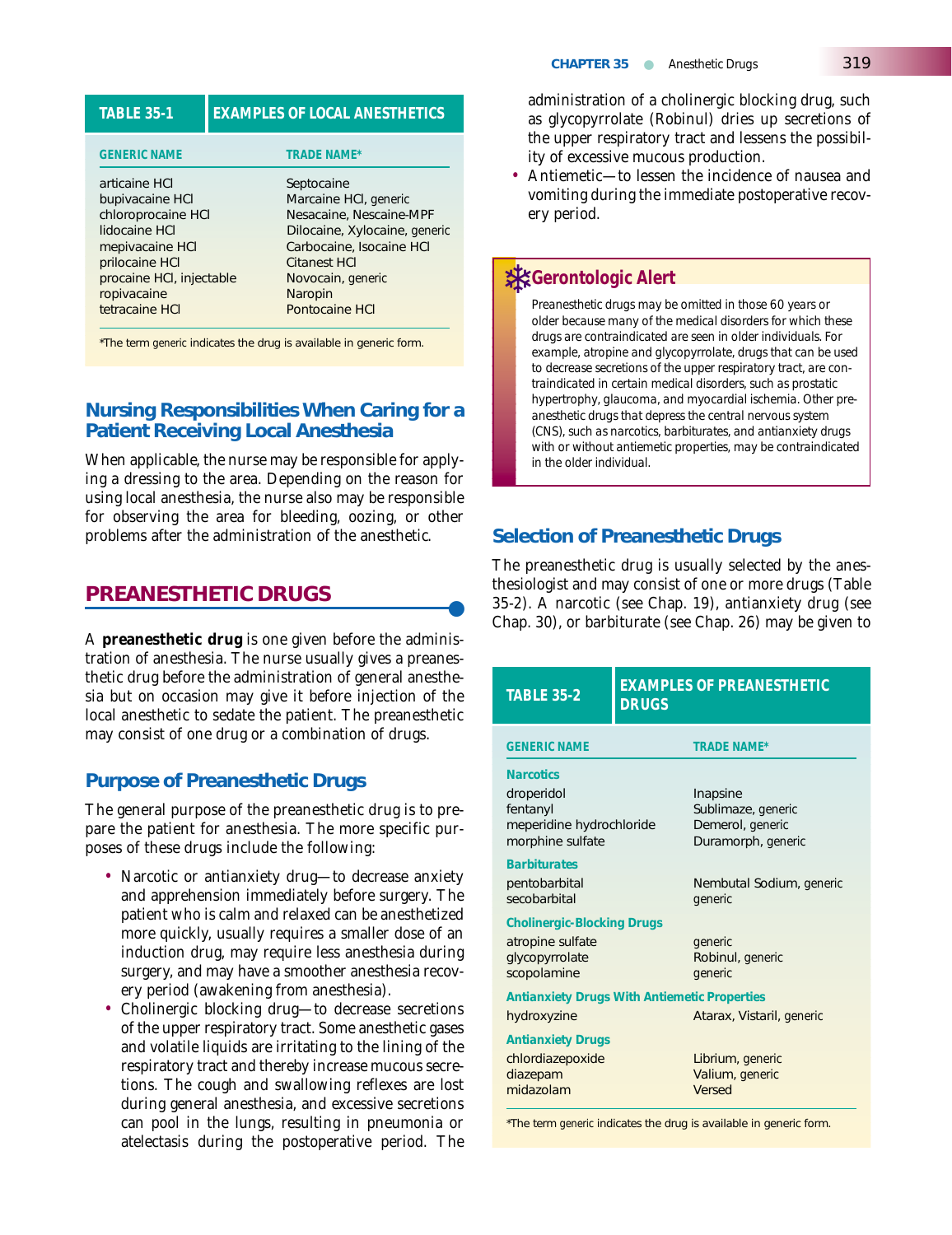relax or sedate the patient. Barbiturates are used only occasionally; narcotics are usually preferred for sedation. A cholinergic blocking drug (see Chap. 25) is given to dry secretions in the upper respiratory tract. Scopolamine and glycopyrrolate also have mild sedative properties, and atropine may or may not produce some sedation. Antianxiety drugs have sedative action; when combined with a narcotic, they allow for a lowering of the narcotic dosage because they also have the ability to potentiate the sedative action of the narcotic. Diazepam (Valium), an antianxiety drug, is one of the more commonly used drugs for preoperative sedation.

#### **Nursing Responsibilities When Caring for a Patient Receiving a Preanesthetic Drug**

The nurse evaluates the patient's physical status and gives an explanation of the anesthesia. In some hospitals, the anesthesiologist examines the patient the day or evening before surgery, although this may not be possible in emergency situations. Some hospitals use members of the operating room or postanesthesia recovery room staff to visit the patient the night before or the morning of surgery to explain certain facts, such as the time of surgery, the effects of the preanesthetic drug, preparations for surgery, and the postanesthesia recovery room. Proper explanation of anesthesia, the surgery itself, and the events that may occur in preparation for surgery, as well as care after surgery, require a team approach. The nurse's responsibilities include the following:

- The nurse describes or explains the preparations for surgery ordered by the physician. Examples of preoperative preparations include fasting from midnight (or the time specified by the physician), enemas, shaving of the operative site, use of a hypnotic for sleep the night before, and the preoperative injection about 30 minutes before going to surgery.
- The nurse describes or explains immediate postoperative care, such as the postanesthesia recovery room or a special postoperative surgical unit and the activities of the physicians and nurses during this period. The nurse tells the patient that his or her vital signs will be monitored frequently and that other equipment, such as intravenous fluids and monitors, may be used.
- The nurse describes, explains, and demonstrates postoperative patient activities, such as deep breathing, coughing, and leg exercises.
- The nurse tailors the preoperative explanations to fit the type of surgery scheduled. Not all of these teaching points may be included in every explanation.

#### **GENERAL ANESTHESIA**

The administration of general anesthesia requires the use of one or more drugs. The choice of anesthetic drug depends on many factors, including:

- The general physical condition of the patient
- The area, organ, or system being operated on
- The anticipated length of the surgical procedure

The anesthesiologist selects the anesthetic drugs that will produce safe anesthesia, **analgesia** (absence of pain), and in some surgeries, effective skeletal muscle relaxation. General anesthesia is most commonly achieved when the anesthetic vapors are inhaled or administered intravenously (IV). Volatile liquid anesthetics produce anesthesia when their vapors are inhaled. **Volatile liquid**s are liquids that evaporate on exposure to air. Examples of volatile liquids include halothane, desflurane, and enflurane. Gas anesthetics are combined with oxygen and administered by inhalation. Examples of gas anesthetics are nitrous oxide and cyclopropane.

### **Drugs Used for General Anesthesia** *Methohexital and Thiopental*

Methohexital (Brevital) and thiopental (Pentothal), which are ultrashort-acting barbiturates, are used for:

- Induction of anesthesia
- Short surgical procedures with minimal painful stimuli
- In conjunction with or as a supplement to other anesthetics
- Control of convulsive states (thiopental)

These drugs have a rapid onset and a short duration of action. They depress the central nervous system (CNS) to produce hypnosis and anesthesia but do not produce analgesia. Recovery after a small dose is rapid.

#### *Etomidate*

Etomidate (Amidate), a nonbarbiturate, is used for induction of anesthesia. Etomidate also may be used to supplement other anesthetics, such as nitrous oxide, for short surgical procedures. It is a hypnotic without analgesic activity.

#### *Propofol*

Propofol (Diprivan) is used for induction and maintenance of anesthesia. It also may be used for sedation during diagnostic procedures and procedures that use a local anesthetic. This drug also is used for continuous sedation of intubated or respiratory-controlled patients in intensive care units.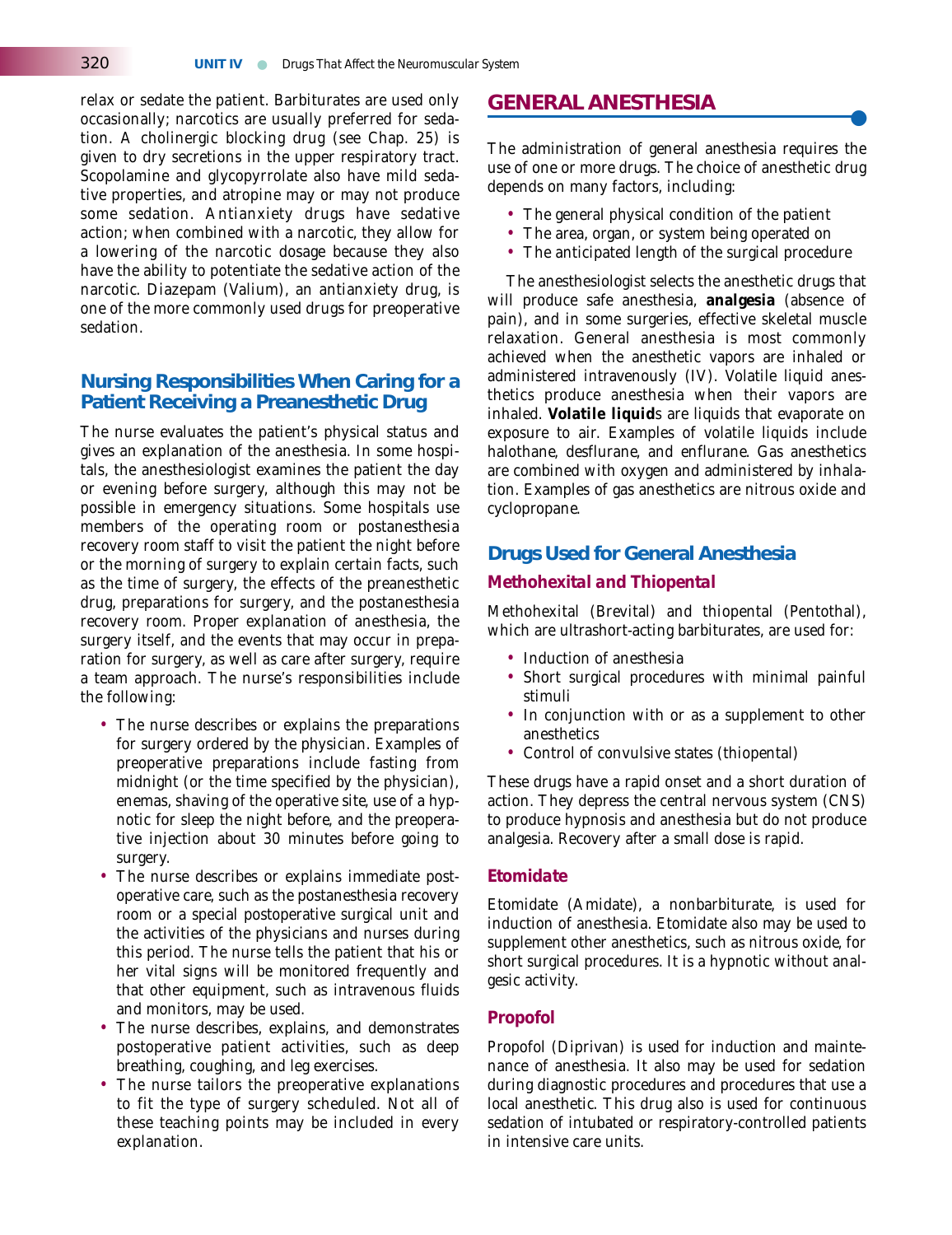#### *Midazolam*

Midazolam (Versed), a short-acting benzodiazepine CNS depressant, is used as a preanesthetic drug to relieve anxiety; for induction of anesthesia; for conscious sedation before minor procedures, such as endoscopic procedures; and to supplement nitrous oxide and oxygen for short surgical procedures. When the drug is used for induction anesthesia, the patient gradually loses consciousness during a period of 1 to 2 minutes.

#### *Sevoflurane*

Sevoflurane (Ultane) is an inhalational analgesic. It is used for induction and maintenance of general anesthesia in adult and pediatric patients for inpatient and outpatient surgical procedures.

#### *Ketamine*

Ketamine (Ketalar) is a rapid-acting general anesthetic. It produces an anesthetic state characterized by profound analgesia, cardiovascular and respiratory stimulation, normal or enhanced skeletal muscle tone, and occasionally mild respiratory depression. Ketamine is used for diagnostic and surgical procedures that do not require relaxation of skeletal muscles, for induction of anesthesia before the administration of other anesthetic drugs, and as a supplement to other anesthetic drugs.

#### *Cyclopropane*

An anesthetic gas, cyclopropane has a rapid onset of action and may be used for induction and maintenance of anesthesia. Skeletal muscle relaxation is produced with full anesthetic doses. Cyclopropane is supplied in orange cylinders. Disadvantages of cyclopropane are difficulty in detecting the planes of anesthesia, occasional laryngospasm, cardiac arrhythmias, and postanesthesia nausea, vomiting, and headache. Cyclopropane and oxygen mixtures are explosive, which limits the use of this gas anesthetic.

#### *Ethylene*

Ethylene is an anesthetic gas with a rapid onset of action and a rapid recovery from its anesthetic effects. It provides adequate analgesia but has poor muscle-relaxant properties. The advantages of ethylene include minimal bronchospasm, laryngospasm, and postanesthesia vomiting. A disadvantage of ethylene is hypoxia. This gas is supplied in red cylinders. Mixtures of ethylene and oxygen are flammable and explosive.

#### *Nitrous Oxide*

Nitrous oxide is the most commonly used anesthetic gas. It is a weak anesthetic and is usually used in combination with other anesthetic drugs. It does not cause skeletal muscle relaxation. The chief danger in the use of nitrous oxide is hypoxemia. Nitrous oxide is nonexplosive and is supplied in blue cylinders.

#### *Enflurane*

Enflurane (Ethrane) is a volatile liquid anesthetic that is delivered by inhalation. Induction and recovery from anesthesia are rapid. Muscle relaxation for abdominal surgery is adequate, but greater relaxation may be necessary and may require the use of a skeletal muscle relaxant. Enflurane may produce mild stimulation of respiratory and bronchial secretions when used alone. Hypotension may occur when anesthesia deepens.

#### *Halothane*

Halothane (Fluothane) is a volatile liquid given by inhalation for induction and maintenance of anesthesia. Induction and recovery from anesthesia are rapid, and the depth of anesthesia can be rapidly altered. Halothane does not irritate the respiratory tract, and an increase in tracheobronchial secretions usually does not occur. Halothane produces moderate muscle relaxation, but skeletal muscle relaxants may be used in certain types of surgeries. This anesthetic may be given with a mixture of nitrous oxide and oxygen.

#### *Isoflurane*

Isoflurane (Forane) is a volatile liquid given by inhalation. It is used for induction and maintenance of anesthesia.

#### *Methoxyflurane*

Methoxyflurane (Penthrane), a volatile liquid, provides analgesia and anesthesia. It is usually used in combination with nitrous oxide but may also be used alone. It does not produce good muscle relaxation, and a skeletal muscle relaxant may be required.

#### *Desflurane*

Desflurane (Suprane), a volatile liquid, is used for induction and maintenance of anesthesia. A special vaporizer is used to deliver this anesthetic because delivery by mask results in irritation of the respiratory tract.

#### *Fentanyl and Droperidol*

The narcotic analgesic fentanyl (Sublimaze) and the neuroleptic (major tranquilizer) droperidol (Inapsine) may be used together as a single drug called Innovar. The combination of these two drugs results in **neuroleptanalgesia**, which is characterized by general quietness, reduced motor activity, and profound analgesia. Complete loss of consciousness may not occur unless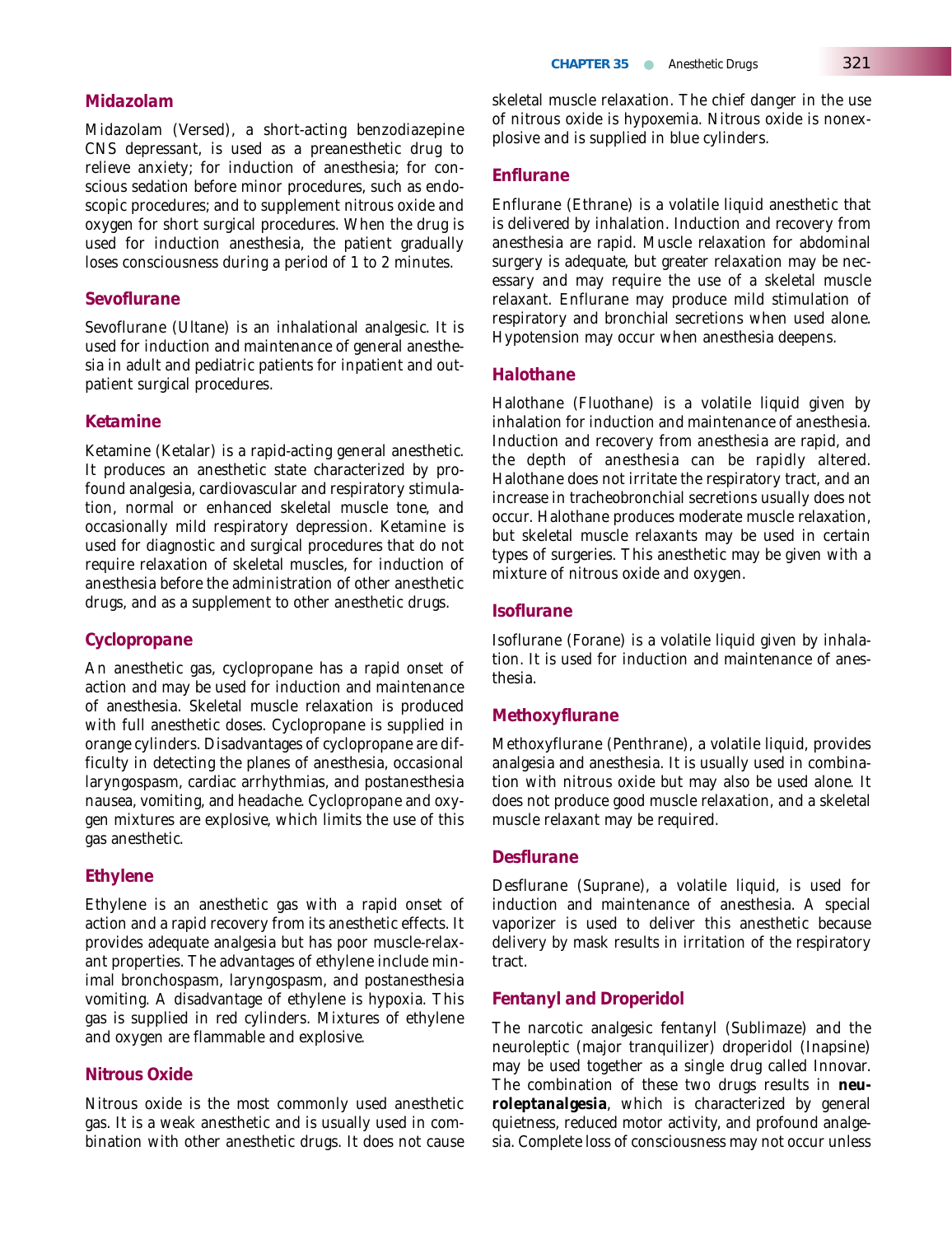other anesthetic drugs are used. A combination of fentanyl and droperidol may be used for the tranquilizing effect and analgesia for surgical and diagnostic procedures. It may also be used as a preanesthetic for the induction of anesthesia and in the maintenance of general anesthesia.

Droperidol may be used alone as a tranquilizer, as an antiemetic to reduce nausea and vomiting during the immediate postanesthesia period, as an induction drug, and as an adjunct to general anesthesia. Fentanyl may be used alone as a supplement to general or regional anesthesia. It may also be administered alone or with other drugs as a preoperative drug and as an analgesic during the immediate postoperative (recovery room) period.

#### *Remifentanil Hydrochloride*

Remifentanil (Ultiva) is used for induction and maintenance of general anesthesia and for continued analgesia during the immediate postoperative period. This drug is used cautiously in patients with a history of hypersensitivity to fentanyl.

#### *Skeletal Muscle Relaxants*

The various skeletal muscle relaxants that may be used during general anesthesia are listed in Table 35-3. These drugs are administered to produce relaxation of the skeletal muscles during certain types of surgeries, such as those involving the chest or abdomen. They may also be used to facilitate the insertion of an endotracheal tube. Their onset of action is usually rapid (45 seconds to a few minutes), and the duration of action is 30 minutes or more.

## **TABLE 35-3 Examples of Muscle Relaxants Used During General Anesthesia**

| <b>GENERIC NAME</b>      | <b>TRADE NAME*</b>       |
|--------------------------|--------------------------|
| atracurium besylate      | Tracrium                 |
| cisatracurium besylate   | <b>Nimbex</b>            |
| doxacurium chloride      | Nuromax                  |
| metocurine jodide        | Metubine lodine, generic |
| mivacurium chloride      | Mivacron                 |
| pancuronium bromide      | Pavulon, generic         |
| pipecuronium bromide     | Arduan                   |
| rapacuronium bromide     | Raplon                   |
| rocuronium bromide       | Zemuron                  |
| succinylcholine chloride | Anectine, <i>generic</i> |
| tubocurarine chloride    | generic                  |
| vecuronium bromide       | Norcuron, generic        |

\*The term *generic* indicates that the drug is available in generic form.

#### **Stages of General Anesthesia**

General surgical anesthesia is divided into the following stages:

- Stage I—analgesia
- Stage II—delirium
- Stage III—surgical analgesia
- Stage IV—respiratory paralysis

Display 35-1 describes the stages of general anesthesia more completely.

With newer drugs and techniques, the stages of anesthesia may not be as prominent as those described in Display 35-1. In addition, movement through the first two stages is usually very rapid.

Anesthesia begins with a loss of consciousness. This is part of the induction stage (stage I). The patient is now relaxed and can no longer see or hear what is going on. After consciousness is lost, additional anesthetic drugs are administered. Some of these drugs are also used as part of the induction phase, as well as for deepening anesthesia. Depending on the type of surgery, an endotracheal tube also may be inserted into the trachea to provide an adequate airway and to assist in the administration of oxygen and other anesthetic drugs. The endotracheal tube is removed during the postanesthesia period once the gag and swallowing reflexes have returned. If an intravenous line was not inserted before the patient's

#### **DISPLAY 35-1** ● **Stages of General Anesthesia**

#### **STAGE I**

Induction is a part of stage I anesthesia. It begins with the administration of an anesthetic drug and lasts until consciousness is lost. With some induction drugs, such as the short-acting barbiturates, this stage may last only 5 to 10 seconds.

#### **STAGE II**

Stage II is the stage of delirium and excitement. This stage is also brief. During this stage, the patient may move about and mumble incoherently. The muscles are somewhat rigid, and the patient is unconscious and cannot feel pain. During this stage, noises are exaggerated and even quiet sounds may seem extremely loud to the patient. If surgery were attempted at this stage, there would be a physical reaction to painful stimuli, yet the patient would not remember sensing pain. During these first two stages of anesthesia, the nurse and other health care professionals avoid any unnecessary noise or motion.

#### **STAGE III**

Stage III is the stage of surgical analgesia and is divided into four parts, planes, or substages. The anesthesiologist differentiates these planes by the character of the respirations, eye movements, certain reflexes, pupil size, and other factors. The levels of the planes range from plane 1 (light) to plane 4 (deep). At plane 2 or 3, the patient is usually ready for the surgical procedure.

#### **STAGE IV**

Stage IV is the stage of respiratory paralysis and is a rare and dangerous stage of anesthesia. At this stage, respiratory arrest and cessation of all vital signs may occur.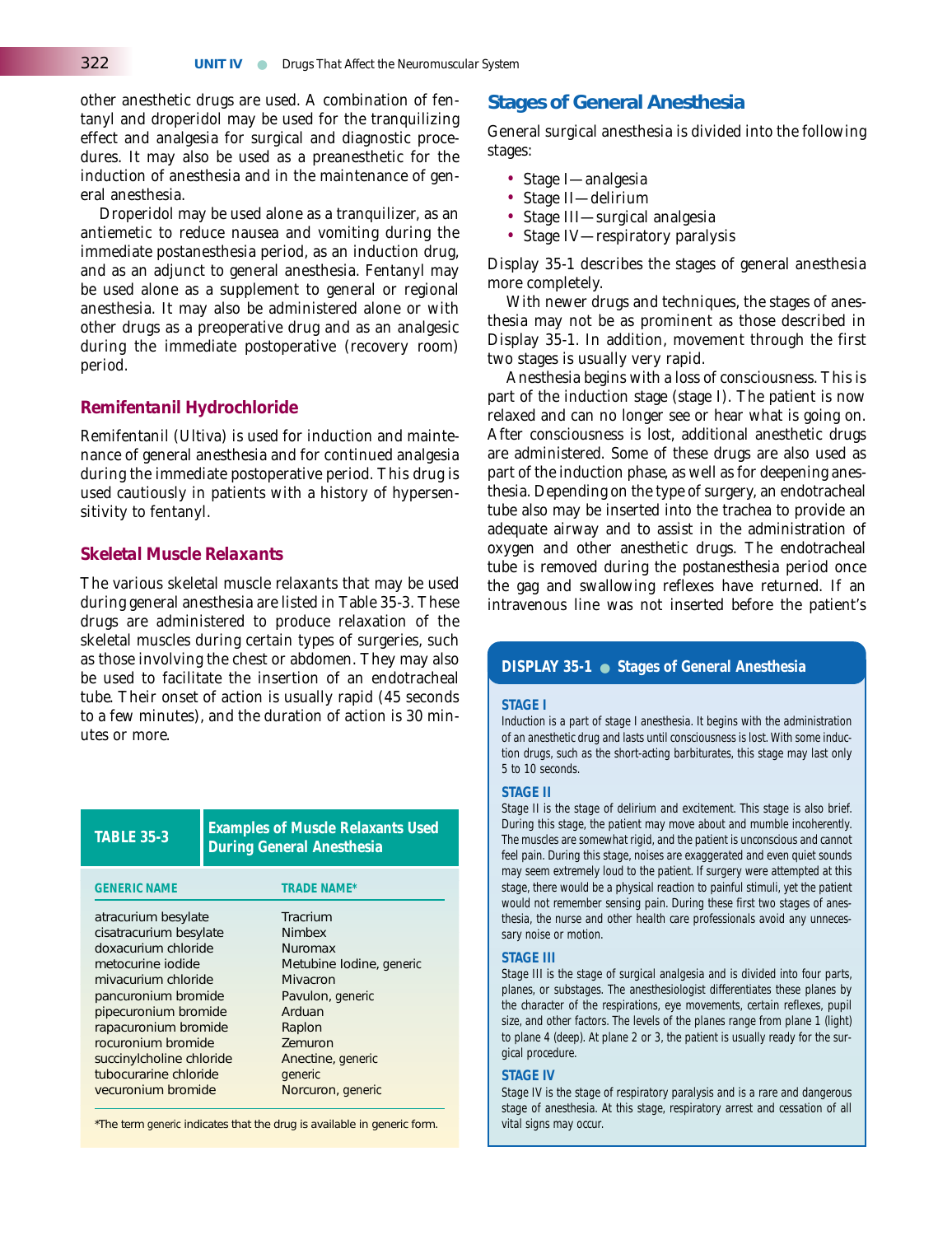arrival in surgery, it is inserted by the anesthesiologist before the administration of an induction drug.

#### **Nursing Responsibilities During the Administration of General Anesthesia**

#### *Preanesthesia*

Before surgery, the nurse has the following responsibilities:

- Performing the required tasks and procedures as prescribed by the physician and hospital policy the day or evening before or the morning of surgery and recording these tasks on the patient's chart. Examples of these tasks include administration of a hypnotic the night before surgery, shaving the operative area, taking vital signs, seeing that the operative consent is signed, checking to see if all jewelry or metal objects are removed, administering enemas, inserting a catheter, inserting a nasogastric tube, and teaching.
- Checking the chart for any recent, abnormal laboratory tests. If a recent, abnormal laboratory test was attached to the patient's chart shortly before surgery, the nurse must make sure that the surgeon and the anesthesiologist are aware of the abnormality. The nurse can attach a note to the front of the chart and contact the surgeon or anesthesiologist by telephone.
- Placing a list of known or suspected drug allergies or idiosyncrasies on the front of the chart.
- Administering the preanesthetic (preoperative) drug.
- Instructing the patient to remain in bed and placing the side rails up once the preanesthetic drug has been given.

#### ❊**Nursing Alert**

*Preanesthetic drugs must be administered* on time *to produce their intended effects. Failure to give the preanesthetic drug on time may result in events such as increased respiratory secretions caused by the irritating effect of anesthetic gases and the need for an increased dose of the induction drug because the preanesthetic drug has not had time to sedate the patient.*

#### *Postanesthesia: Recovery Room*

After surgery, the nurse has the following responsibilities, which vary according to where the nurse first sees the postoperative patient:

- Admitting the patient to the unit according to hospital procedure or policy.
- Checking the airway for patency, assessing the respiratory status, and giving oxygen as needed.
- Positioning the patient to prevent aspiration of vomitus and secretions.
- Checking blood pressure, pulse, intravenous lines, catheters, drainage tubes, surgical dressings, and casts.
- Reviewing the patient's surgical and anesthesia records.
- Monitoring the blood pressure, pulse, and respiratory rate every 5 to 15 minutes until the patient is discharged from the area.
- Checking the patient every 5 to 15 minutes for emergence from anesthesia. Suctioning is provided as needed.
- Exercising caution in administering narcotics. The nurse must check the patient's respiratory rate, blood pressure, and pulse before these drugs are given and 20 to 30 minutes after administration (see Chap. 20). The physician is contacted if the respiratory rate is below 10 before the drug is given or if the respirations fall below 10 after the drug is given.
- Discharging the patient from the area to his or her room or other specified area. The nurse must record all drugs administered and nursing tasks performed before the patient leaves the postanesthesia recovery room.

#### ● *Critical Thinking Exercises*

- **1.** *Mr. Cantu's family asks you why a drug is being given before he goes to surgery for a bowel resection. When checking the chart, you note that Mr. Cantu has an order for meperidine HCl (Demerol) 50 mg IM and glycopyrrolate (Robinul) 0.35 mg IM 30 minutes before surgery. Describe how you would explain to the family the purpose of the preanesthetic drugs that are to be given to Mr. Cantu.*
- **2.** *A nurse you are working with complains she was reprimanded and asked to fill out an incident report for not giving a preanesthetic drug on time. She states that she feels she is being unfairly accused of an error because the drug was given 10 minutes before the patient was taken to surgery. Justify why this is a potentially serious error.*
- **3.** *Discuss the most important responsibilities of the nurse in the recovery room after a patient has undergone general anesthesia.*

#### ● *Review Questions*

- **1.** When planning preoperative care, the nurse expects that a preanesthetic medication usually is given \_\_\_\_\_\_\_ before the patient is transported to surgery.
	- **A.** 20 minutes
	- **B.** 30 minutes
	- **C.** 40 minutes
	- **D.** 60 minutes